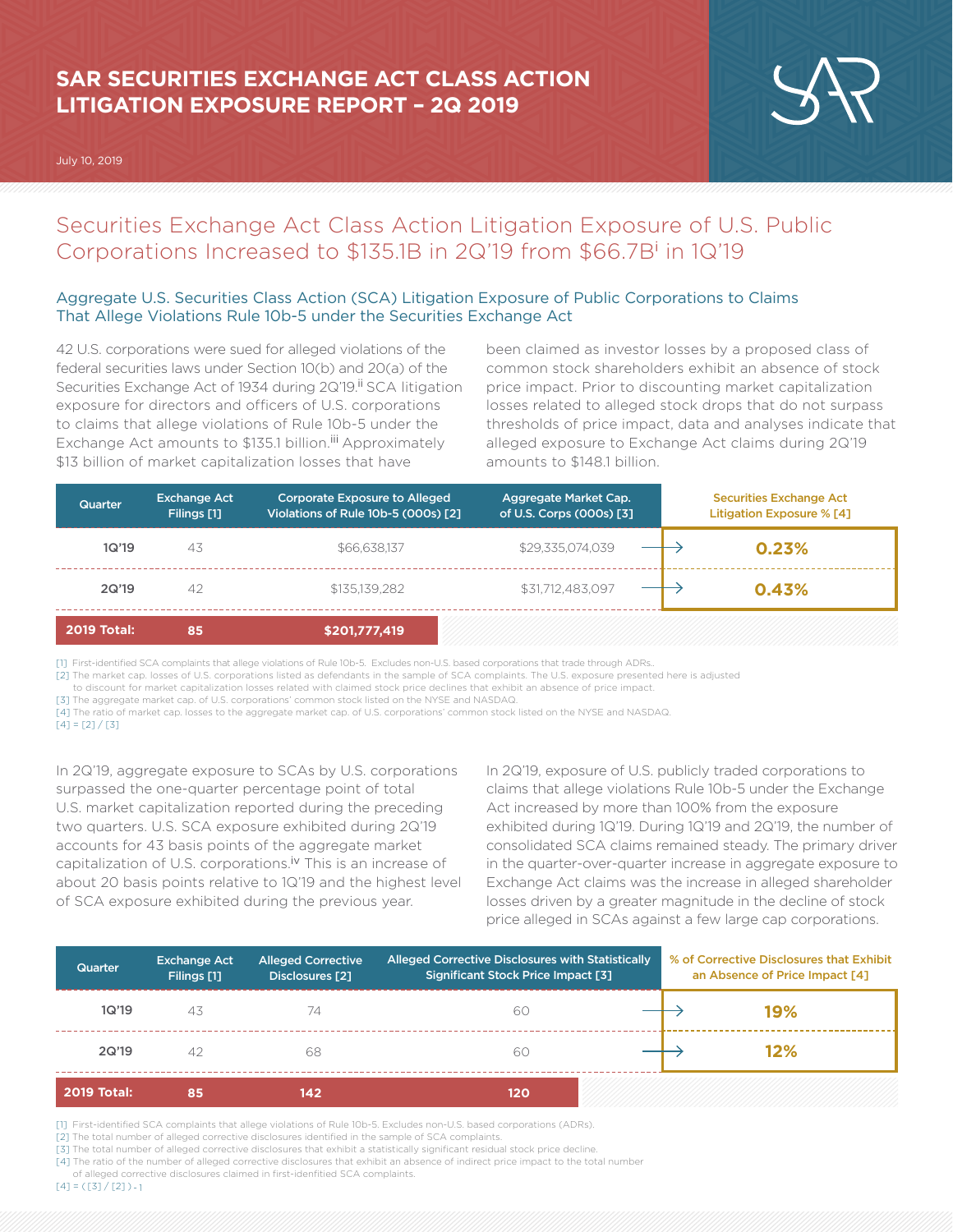During 2Q'19, SAR accounted for 63 filed SCAs that allege violations of Rule 10b-5.Y After consolidating the filed SCAs against individual corporations, SAR accounted for 42 filed claims. A total of 68 claimed corrective disclosures were alleged against 42 corporate defendants based on the first-identified SCA complaints.<sup>vi, vii</sup> Of the 68 corrective disclosures alleged during 2Q'19, 8 exhibit an absence of price impact *(Halliburton II)* and do not meet the thresholds related with heightened pleading standards of loss causation *(Dura)*. viii 12% of alleged stock price declines claimed in 42 SCAs against directors and officers exhibit an absence of price impact.<sup>Ix</sup> This is indicative of an increase in quality of the SCAs based on a 7 percentage point quarterly increase over 1Q'19, when almost 19% of the alleged corrective disclosures claimed against directors and officers exhibited an absence of price impact.

#### U.S. SCA Exposure of Large Cap Corporations<sup>x</sup>

The Securities Exchange Act class action litigation exposure of large cap corporations was \$125.4 billion during 2Q'19. This is a material increase of 118%, or \$68 billion relative to 1Q'19. 9 large cap corporations were sued for alleged violations of Rule 10b-5 during 2Q'19. The average aggregate market capitalization of U.S. large cap corporations, according to the market capitalization range of the S&P 500 Index during 2Q'19, was \$29.5 trillion.xi In 2Q'19, exposure to alleged violations of the Exchange Act by large cap corporations was 42 basis points of the aggregate market capitalization of all publicly traded large cap corporations.

Analysis: 2Q'19 presents a material increase in SCA exposure of 21 basis points relative to 1Q'19. Notably, the number of filed SCAs against large corporations decreased by close to 9, but total exposure more than doubled. The SCA claims rate against large caps remained the same, but the level of exposure more than doubled. Data and analysis indicate that stock drop declines alleged in 2Q'19 in SCAs against large cap corporations are significantly greater as a percentage of large cap corporate market capitalization. A greater magnitude of claimed alleged stock price declines translates into greater potential severity of the corresponding SCA.

| Exposure of Large Cap Corporations to Alleged Violations of the Exchange Act |                                         |                                      |                                               |                                                                              |  |  |  |
|------------------------------------------------------------------------------|-----------------------------------------|--------------------------------------|-----------------------------------------------|------------------------------------------------------------------------------|--|--|--|
| <b>Quarter</b>                                                               | No. of Defendant<br><b>Corporations</b> | Defendants' 10b-5<br>Exposure (000s) | Aggregate Market Cap. of<br>Large Caps (000s) | <b>Securities Exchange Act Litigation</b><br><b>Exposure % of Large Caps</b> |  |  |  |
| 1Q'19                                                                        |                                         | \$57,424,639                         | \$27,146,931,803                              | 0.21%                                                                        |  |  |  |
| 2Q'19                                                                        | 9                                       | \$125,410,639                        | \$29.531.839.268                              | 0.42%                                                                        |  |  |  |

## U.S. SCA Exposure of Mid Cap Corporations<sup>xii</sup>

The Securities Exchange Act class action litigation exposure of mid cap corporations was \$5.8 billion during 2Q'19. This is a decrease of 5.3%, or \$328 million relative to 1Q'19. 11 mid cap corporations were sued for alleged violations of Rule 10b-5 during 2Q'19. The average aggregate market capitalization of U.S. mid cap corporations, according to the market capitalization range of the S&P MidCap 400 Market Index during 2Q'19, was \$1.45 trillion.xiii In 2Q'19, exposure to alleged violations of the Exchange Act by mid cap corporations was 40 basis points of the aggregate market capitalization of all publicly traded mid cap corporations. This is a decrease of 2 basis points relative to 1Q'19.

|  |  | - Exposure of Mid Cap Corporations to Alleged Violations of the Exchange Act |  |  |  |
|--|--|------------------------------------------------------------------------------|--|--|--|

| <b>Quarter</b> | No. of Defendant<br><b>Corporations</b> | Defendants' 10b-5<br>Exposure (000s) | Aggregate Market Cap. of<br>Mid Caps (000s) | <b>Securities Exchange Act Litigation</b><br><b>Exposure % of Mid Caps</b> |
|----------------|-----------------------------------------|--------------------------------------|---------------------------------------------|----------------------------------------------------------------------------|
| 1Q'19          | 8                                       | \$6.156.614                          | \$1.453.996.413                             | 0.42%                                                                      |
| 2Q'19          |                                         | \$5,829,053                          | \$1,450,236,718                             | 0.40%                                                                      |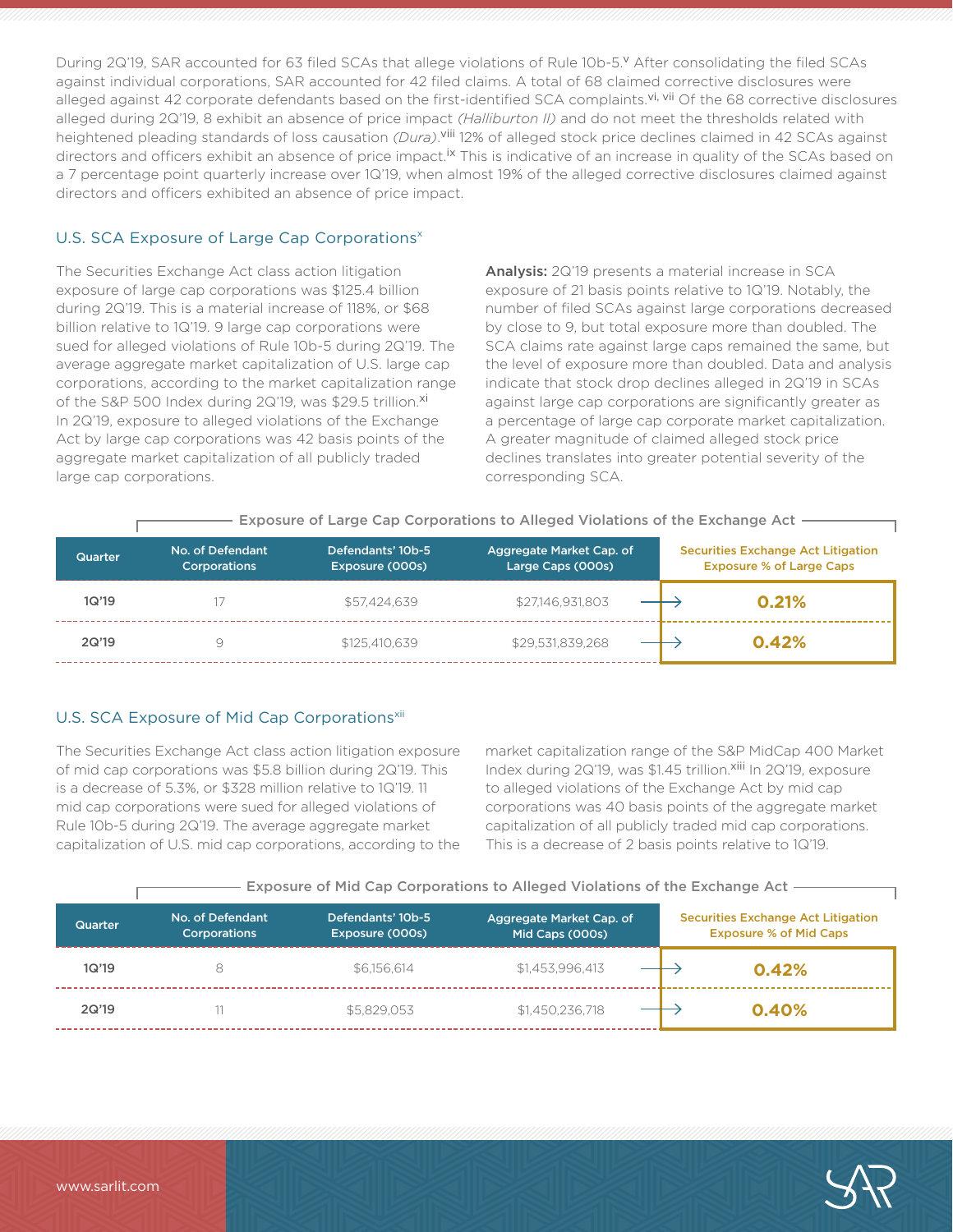## U.S. SCA Exposure of Small Cap Corporationsxiv

The Securities Exchange Act class action litigation exposure of small cap corporations was \$3.9 billion during 2Q'19. This is a notable increase of 27.6%, or \$843 million relative to 1Q'19. 22 small cap corporations were sued for alleged violations of Rule 10b-5 during 2Q'19. The average aggregate market capitalization of U.S. small cap corporations, according to the market capitalization range of the S&P SmallCap 600 Market Index during 2Q'19, was \$730 billion.<sup>xv</sup> In 2Q'19, exposure to alleged violations of the Exchange Act by small cap corporations was 53 basis points of the aggregate market capitalization of all publicly traded small cap corporations. This is an increase of 11 basis points relative to 1Q'19.

Analysis: 2Q'19 continues to present an on-going trend of increasing SCAs against small cap corps. Exposure of SCAs filed against small cap corps exceeds half a percentage point of their aggregate market capitalization. 2Q'19 marks the quarter with the greatest number of Exchange Act claims filed against small cap corps.

| Exposure of Small Cap Corporations to Alleged Violations of the Exchange Act - |                                         |                                      |                                               |                                                                              |  |  |  |  |
|--------------------------------------------------------------------------------|-----------------------------------------|--------------------------------------|-----------------------------------------------|------------------------------------------------------------------------------|--|--|--|--|
| <b>Quarter</b>                                                                 | No. of Defendant<br><b>Corporations</b> | Defendants' 10b-5<br>Exposure (000s) | Aggregate Market Cap. of<br>Small Caps (000s) | <b>Securities Exchange Act Litigation</b><br><b>Exposure % of Small Caps</b> |  |  |  |  |
| 1Q'19                                                                          | 18                                      | \$3.056.884                          | \$734.145.823                                 | 0.42%                                                                        |  |  |  |  |
| 2Q'19                                                                          | 22                                      | \$3,899.590                          | \$730,407.111                                 | 0.53%                                                                        |  |  |  |  |

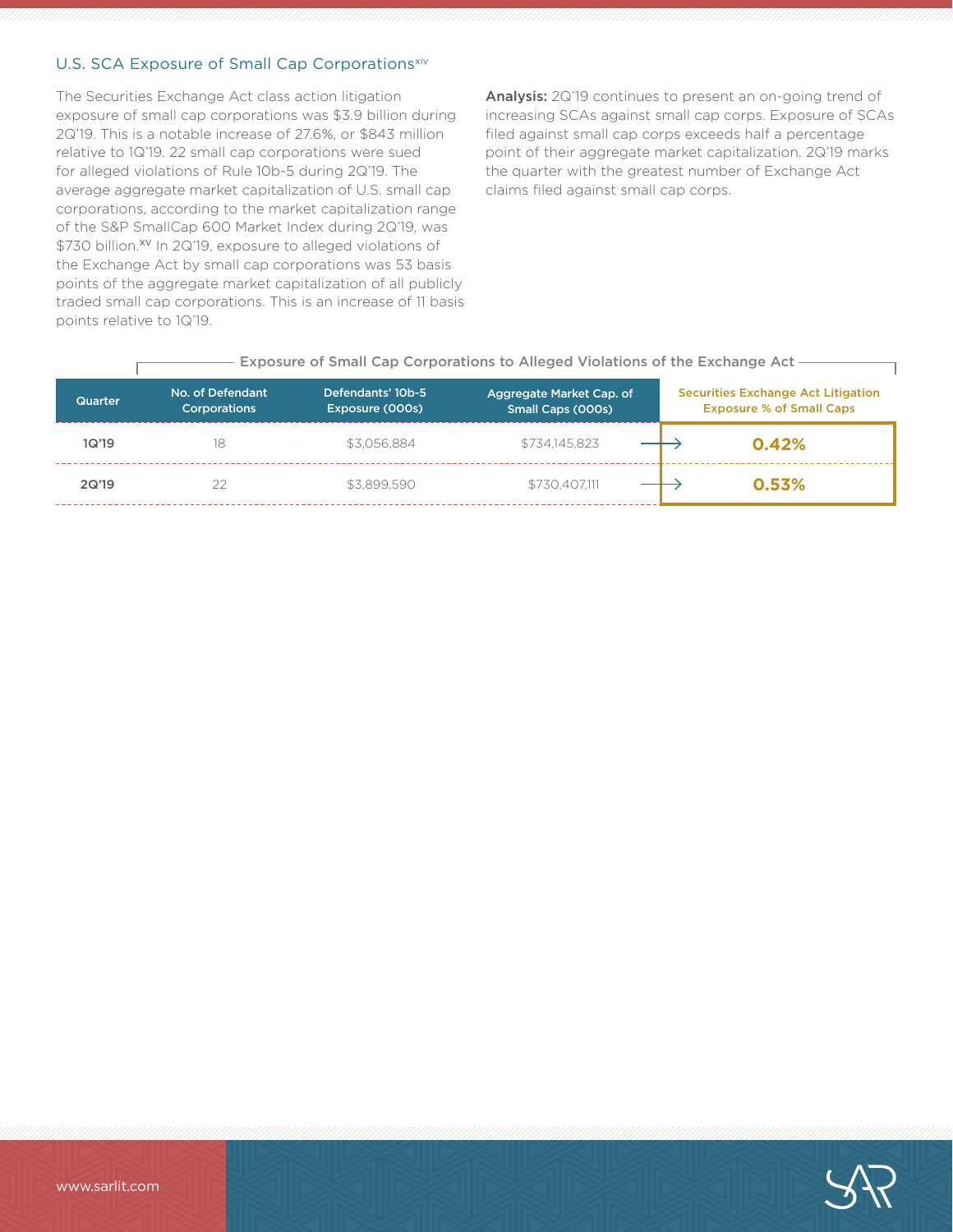## U.S. SCA Exposure by Industry Segment

SCAs filed against U.S. corporations in the Retail Consumer Products, Software, and Industrial segments account for 50% of the SCAs filed in 2Q'19. SCAs filed against U.S. corporations in the Hardware/Semiconductor, Industrial, and Telecom segments account for 90% of Securities Exchange Act class action litigation exposure exhibited in 2Q'19. SCAs filed against U.S. corporations in the

Healthcare, Industrial, and Energy segments had the greatest percentage of alleged market capitalization losses where there is verifiable evidence of an absence of price impact. 75.9% of alleged shareholder losses against directors and officers of U.S. Healthcare corporations are based on alleged corrective disclosures where a verifiable absence of price impact exists.

| - U.S. Securities Exchange Act Class Action Litigation Exposure by Industry Segment - |                                                                                       |                                               |                                                                                          |                                                                                 |  |  |
|---------------------------------------------------------------------------------------|---------------------------------------------------------------------------------------|-----------------------------------------------|------------------------------------------------------------------------------------------|---------------------------------------------------------------------------------|--|--|
| <b>Industry Segment [1]</b>                                                           | <b>Corporate Exposure to</b><br><b>Alleged Violations of</b><br>Rule 10b-5 (000s) [2] | <b>Securities Exchange Act</b><br>Filings [3] | Market Cap. Losses that<br><b>Exhibit an Absence of Stock</b><br>Price Impact (000s) [4] | % of Market Cap. Losses<br>that Exhibit an Absence<br>of Stock Price Impact [5] |  |  |
| <b>Energy</b>                                                                         | \$97,382                                                                              |                                               | \$22,438                                                                                 | 23%                                                                             |  |  |
| <b>Financial</b>                                                                      | \$1,817,224                                                                           | 3                                             | \$0                                                                                      | 0%                                                                              |  |  |
| <b>Hardware and Semiconductor</b>                                                     | \$74,645,107                                                                          |                                               | \$0                                                                                      | 0%                                                                              |  |  |
| <b>Health Care</b>                                                                    | \$3,003,897                                                                           | 5                                             | \$2,280,420                                                                              | 76%                                                                             |  |  |
| <b>Industrial</b>                                                                     | \$38,824,341                                                                          | 6                                             | \$9,768,594                                                                              | 25%                                                                             |  |  |
| <b>Materials</b>                                                                      | \$313,649                                                                             | 3                                             | \$928                                                                                    | 0%                                                                              |  |  |
| <b>Media</b>                                                                          | \$0                                                                                   | $\bigcirc$                                    | \$0                                                                                      | 0%                                                                              |  |  |
| <b>Pharma/Biotech</b>                                                                 | \$994.874                                                                             | $\overline{4}$                                | \$0                                                                                      | 0%                                                                              |  |  |
| <b>Real Estate</b>                                                                    | \$130.847                                                                             | 2                                             | \$O                                                                                      | O%                                                                              |  |  |
| <b>Retail and Consumer Products</b>                                                   | \$2,226,466                                                                           | 8                                             | \$O                                                                                      | 0%                                                                              |  |  |
| <b>Software</b>                                                                       | \$4,574,482                                                                           | 7                                             | \$0                                                                                      | 0%                                                                              |  |  |
| <b>Telecom</b>                                                                        | \$21,480,837                                                                          | 2                                             | \$897,450                                                                                | 4%                                                                              |  |  |
| 2Q 2019 Total:                                                                        | \$148,109,108                                                                         | 42                                            | \$12,969,829                                                                             | 8.8%                                                                            |  |  |

[1] Industry segment is based on the defendant corporation's SIC code.

[2] Unadjusted market cap. losses of U.S. corporations listed as defendants in the sample of SCAs.

[3] First-identified SCA complaints that allege violations of Rule 10b-5. Excludes non-U.S. based corporations (ADRs).

[4] Market cap. losses that correspond with alleged corrective disclosures that exhibit an absence of stock price impact.

 $[5] = [4]/[2]$